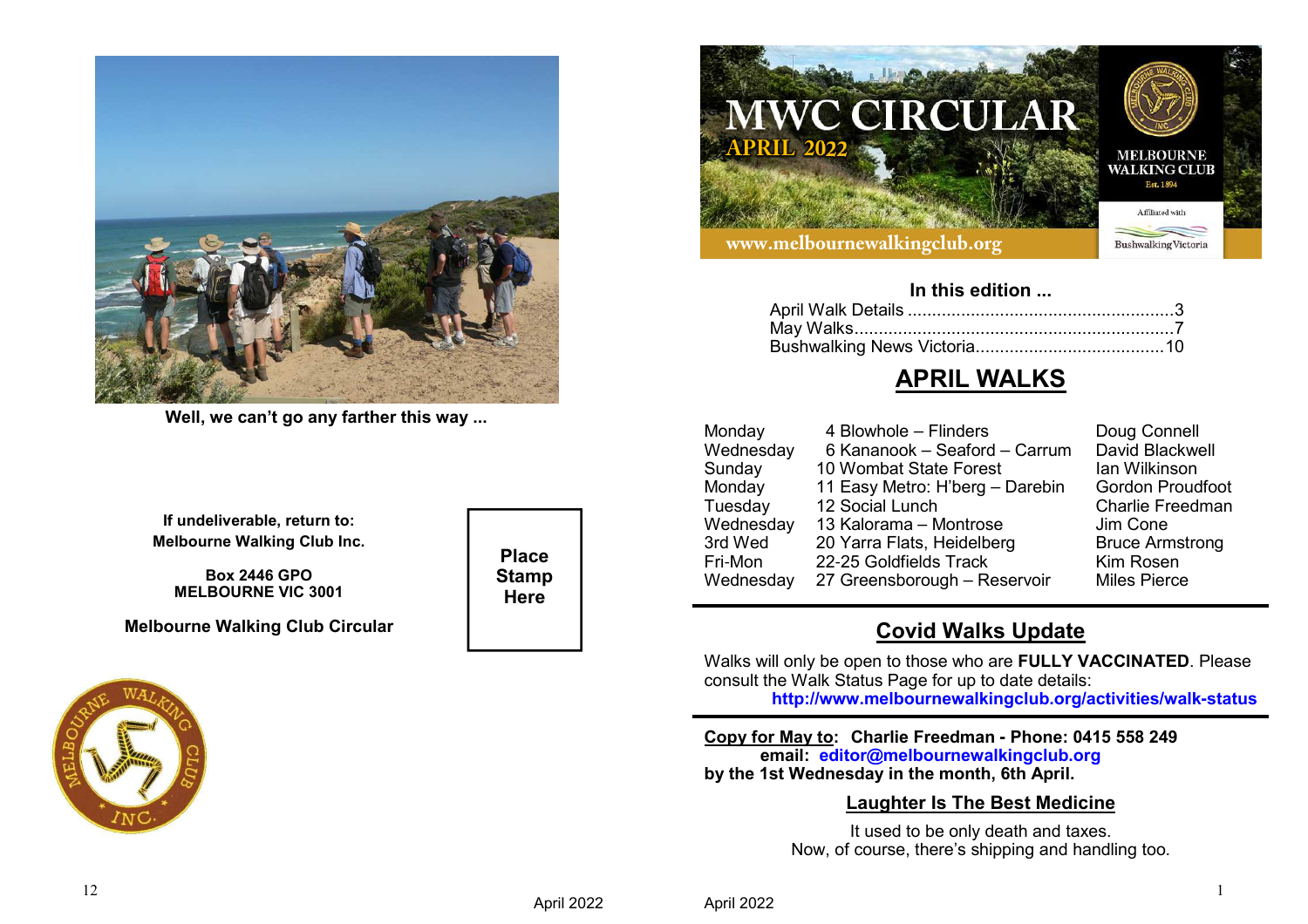# **COVID-19 Restrictions**

**All walks will only be open to those who are FULLY VACCINATED against Covid 19.**

**At present there are no restrictions on the number of walkers, but the State Government may introduce these. If this is the case, it is suggested you contact the leader to book for the walk.**

# **Visitors Fee**

A \$5.00 fee is charged to all visitors attending club walks.

# **Extreme Conditions & Fire Bans**

 On days of **EXTREME WEATHER CONDITIONS** leaders may cancel the activity at their discretion. If a day of **TOTAL FIRE BAN** is declared in a walk area, **ALL** outdoor activities in that area are **CANCELLED**.

# **The Melbourne Walker**

The complete set of "The Melbourne Walker", the Club's annual magazine which was published from 1929 to 1991, is now available to view or download on the Club's website:

**www.melbournewalkingclub.org/photo-gallery/the-melbourne-walker**

| <b>Office Bearers 2021-2022</b>                                                                                                                                                                                                                         |                                                                                                                                                                                                 |  |  |  |
|---------------------------------------------------------------------------------------------------------------------------------------------------------------------------------------------------------------------------------------------------------|-------------------------------------------------------------------------------------------------------------------------------------------------------------------------------------------------|--|--|--|
| Club Executive<br>Acting President: Trevor Rosen<br>Senior Vice President: Charlie Freedman<br>Secretary: Neale Oxley<br>Treasurer: Terry Simpson<br>Activities Officer: Jenny Hosking<br>Membership Officer: John Rankin                               | General Committee: Kim Rosen,<br>Michael Corrigan, &<br><b>Richard Simpson</b>                                                                                                                  |  |  |  |
| Sub-Committee Convenors<br>Mt Buller Lodge: Jenny Hosking<br>Walter Briggs Hut: Kim Rosen<br>Activities: Jenny Hosking                                                                                                                                  | Other Officers<br>Website Administrator: Charlie Freedman<br>Circular Editor: Charlie Freedman<br>Marketing Subcommittee: Richard Simpson                                                       |  |  |  |
| <b>Walk Coordinators</b><br>Metro Walks: David Watkins, &<br>Oliver Lucas<br>Peninsula Walks: Ron Anderson                                                                                                                                              | Sunday Walks: Kim Rosen<br>Easy Metro Walks: Gordon Proudfoot<br>3rd Wed Walks: Graeme Barker                                                                                                   |  |  |  |
| Generic email addresses to contact appropriate Club Members:<br>president@melbournewalkingclub.org<br>secretary@melbournewalkingclub.org<br>treasurer@melbournewalkingclub.org<br>info@melbournewalkingclub.org<br>bullerlodge@melbournewalkingclub.org | membership@melbournewalkingclub.org<br>editor@melbournewalkingclub.org<br>webmaster@melbournewalkingclub.org<br>walterbriggshut@melbournewalkingclub.org<br>activities@melbournewalkingclub.org |  |  |  |

information and a place to catch up with fellow walkers throughout the weekend. Negotiations are under way for on-site catering and there are many accommodation options in and around Wangaratta. More info soon!

Click here if you'd like to learn more about the Warby-Ovens National Park:

**www.parks.vic.gov.au/places-to-see/parks/warby-ovens-national-park**

# **Planning Your Bushwalk – A Useful Site**

So you've chosen your next walk, got the map, done a recce and graded and publicized your walk. All administrative boxes have been ticked. Great work! A few weeks later, joined by an enthusiastic bunch of fellow walkers, you head off in convoy under blue skies to the starting point.

Check out these useful sites: they might make your walk safer and more enjoyable for everyone:

**mcusercontent.com/8596d8954f431422c507583cf/files/b6628007-cf59-1aae-c11a-83ed6b69b758/Useful\_Sites\_for\_Bushwalkers.pdf**

| 2022/23 Subscriptions are due 30 June 2022                                                                                                                                                                     |                      |
|----------------------------------------------------------------------------------------------------------------------------------------------------------------------------------------------------------------|----------------------|
| Rates for 2022/23 are as follows:<br>Members -- Within Victoria and aged under 80 years<br>-- Outside Victoria<br>-- Aged 80 years and over                                                                    | \$65<br>\$60<br>\$60 |
| Note: Life Members and those who have been members for 50<br>years or more are not required to pay annual subscriptions.                                                                                       |                      |
| The following discounts apply:<br>Prompt Payment: \$5 (for payment by 30 June 2021).<br>Emailed Circular (not by post): \$10 (for 12 months).                                                                  |                      |
| Please send a cheque payable "Melbourne Walking Club Inc" to:<br>Mr T. Simpson, 10 Ti Tree Av, Bonbeach, Vic, 3196.                                                                                            |                      |
| Or                                                                                                                                                                                                             |                      |
| By bank transfer to the Club's general account:<br><b>Account Name: Melbourne Walking Club Inc.</b><br>BSB: 063-000, Account No: 1078 3218.<br>Please ensure that you clearly state your name on the transfer. |                      |
| Terry Simpson, Treasurer, MWC.                                                                                                                                                                                 |                      |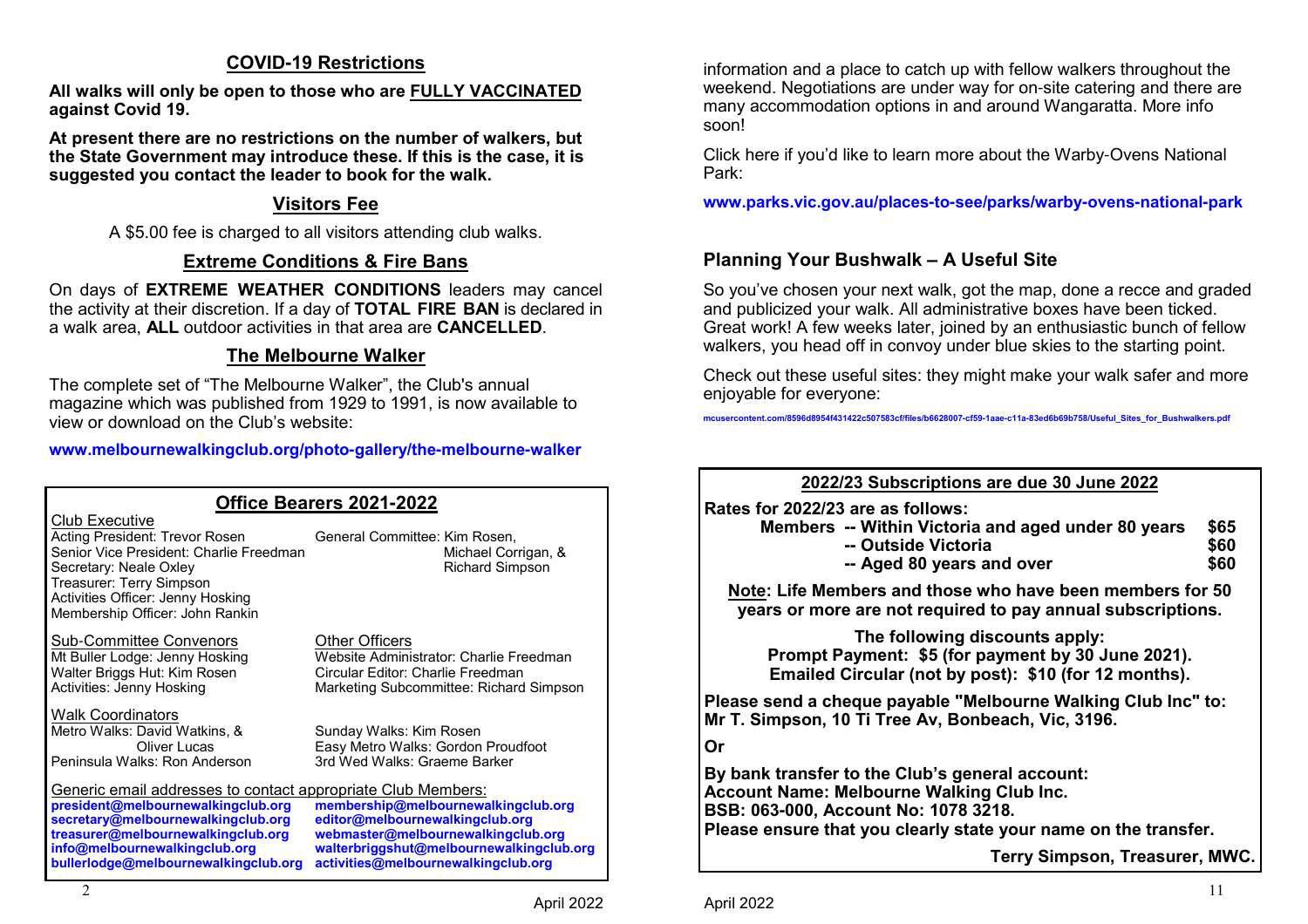#### **Sun 22 May Skiers Walk: Mordialloc – Beaumaris – Mordialloc**

# **NB. You must contact the leader if you intend to come on this walk.**

Leader: Jenny Hosking

Phone: 0423 627 232

#### **Wed 25 May Ringwood – Wonga Park**

**NB. This is a new walk.**

Leader: David Watkins

Phone: 9870 3782

**Mon 30 May Jells Park – Shepards Bush – Knox City**

Leader: Jim Cone

Phone: 9560 8175

# **Bushwalking News Victoria (BNV)**

The Melbourne Walking Club is affiliated with<br>Bushwalking Victoria which publishes publishes Bushwalking **"Bushwalking News"** monthly on the Internet. The Current and past BNVs can be read on their web page:



**http://www.bushwalkingvictoria.org.au/what-we-do/publications/newsletters**

## **FedWalks 2022 – Wangaratta**

A Weekend of Walks, Wildflowers, Warbys and Wangaratta!

Benalla, Border, Murray Valley and Warby clubs are hard at work planning October's Federation Walks event. Based in Wangaratta in Victoria's north-east, the event will take place on 1–2 October. The organisers aim to put together a really enjoyable weekend, with a program of walks and other activities for people with a wide range of abilities and interests.

The Warby Ranges, part of the Warby-Ovens National Park, are renowned for their interesting and sometimes challenging tracks, as well as an abundance of wildflowers at that time of the year. Nearby is the historic area around Beechworth and, not too far away, the Alpine Region, where Mt Buffalo beckons enticingly.

There are a number of cycle paths in the area, including the Murray to Mountains Rail Trail. The program may also provide the opportunity to paddle along parts of the Ovens River.

An easily-accessible base in Wangaratta will be used for registration,

# **APRIL WALKS**

 **All walks will only be open to those who are FULLY VACCINATED against Covid 19.**

**State Government restrictions may be imposed on the number of walkers. In this case, it is suggested you contact the leader to book in for the walk.**

#### **Mon 4 Apr Blowhole – Flinders**

Leader: Doug Connell

Phone: 0419 527 653

Rendezvous & Morning Tea: 9:45am, Melway 261 D11 (at end of Blowhole Track off Boneo Rd).

Maps: Melway 261 & 260 Grading: Moderate Distance: 10 km.

Transport: Private car.

Walk Details: Walk starts at the Flinders Blowhole cliff tops car park, where we negotiate a couple of steep descents and climbs along the foreshore to the Quarry, from there we head up to Flinders Rd, then along Keys Rd to Punchbowl Rd and return. This is a hilly walk with contrasting rugged coast and farm views.

#### **Wed 6 Apr Kananook – Seaford – Carrum**

Leader: David Blackwell

Phone: 9557 1009

Rendezvous & Morning Tea: Kananook Reserve, McCulloch Avenue, Melway 99 F8 (has 1 toilet – better than none).

Maps: Melway 99, 97 & 100.

Grading: Flat, easy

Distance: 12 km.

Transport: 8.46 am Frankston train ex Flinders St to Kananook Station, arriving at 9.50.

Walk Details: Following morning tea, we follow the Kananook trail north through Seaford to the back streets of Carrum with lunch at Riviera Reserve, Melway 97 F10 (has toilets). After lunch, we head east & wind our way back south via the Edithvale–Seaford Wetlands reserve, then heading east via Maple St reserve & Belvedere reserve, Melway 100 A3 (has toilets), & south to crossing of Seaford–Ballarto Rd & Frankston– Dandenong Rd, where we catch 901 bus back to Kananook (4 buses each hour).

Notes: A large car park at Kananook Reserve. Trains are only 10 minutes apart most of the day on the Frankston line.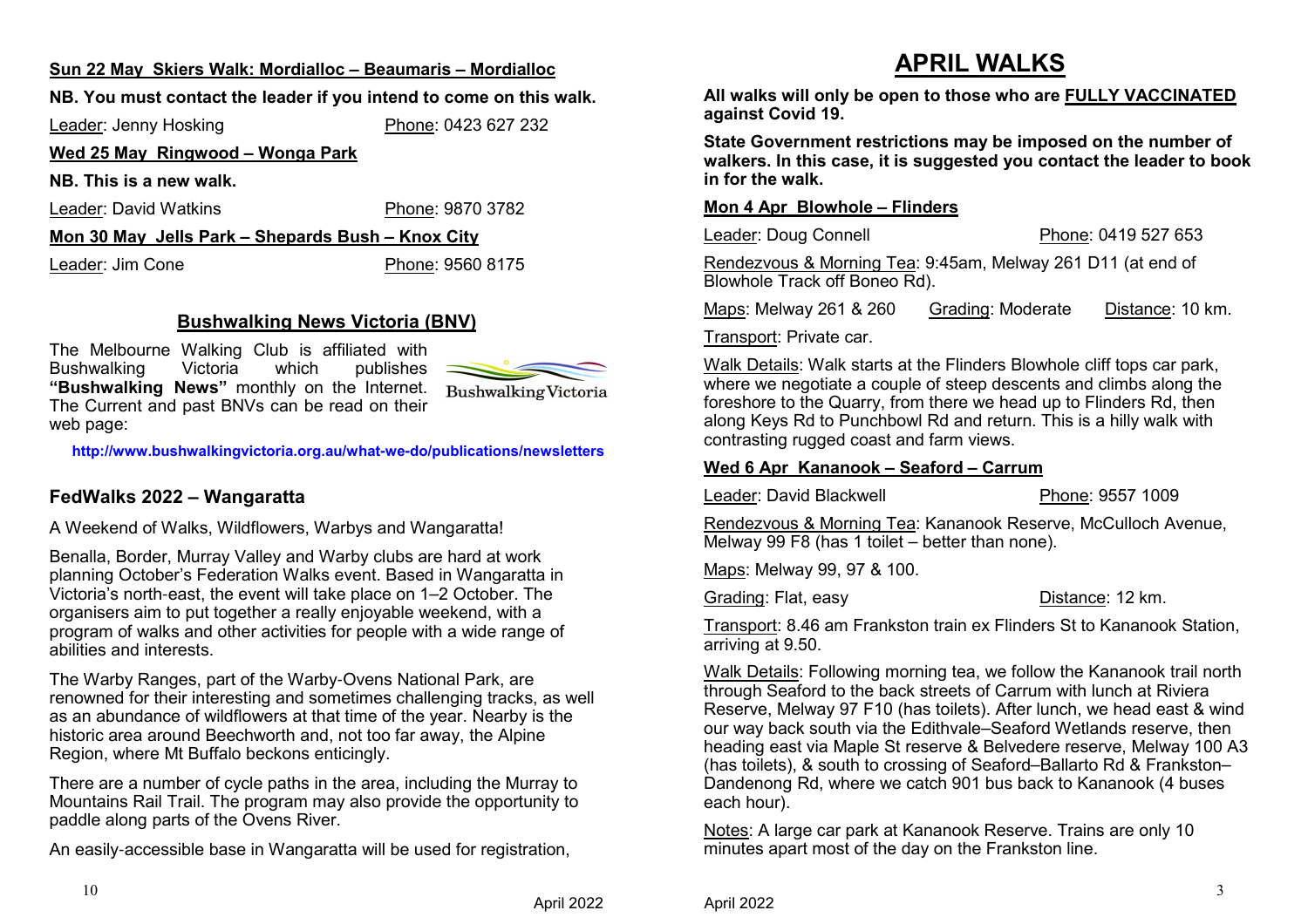### **Sun 10 Apr Wombat State Forest – Crown Dam**

#### **NB. You must contact the leader if you intend to come on this walk.**

#### **Note the change of venue for this walk.**

Leader: Ian Wilkinson

Phone: 0438 419 375

Rendezvous: 9:30am at carpark on Lerderderg Rd near Garden of St Erth, Blackwood.

Grading: Easy

Distance: 8.8km.

Walk Details: The path winds through native forest and tree fern gullies by gently graded water races or the Lerderderg River to the Crown Dam site.

After-Walk Refreshments: Either St Erth Cafe or other Blackwood café.

#### **Mon 11 Apr Easy Metro: Heidelberg – Yarra River – Darebin Station**

Leader: Gordon Proudfoot Phone: 9717 09090405 083 074

Rendezvous: Heidelberg Station (east side) at 9.24am.

Maps: Melway 31 & 32Distance: 11 km.

Morning Tea: Yarra Flats Reserve (Melway 32 C6). Ample parking for those coming by car. Toilets, shelter, and seating.

Lunch: At Eaglemont Tennis Club (Melway 31 K11). Seating and shelter, but no toilets.

Walk Details: Pleasant walk along banks of Yarra River, skirting the Eastern Freeway and continuing along the river to Wilson Reserve and onto Darebin Station. Alternate is, after lunch, to follow trail back to Yarra Flats Park and Heidelberg station.

#### **Tue 12 Apr Social Lunch – Charles Dickens Tavern**

#### **NB. Please notify the leader if you intend to come to this lunch.**

Leader: Charlie Freedman

Phone: 0415 558 249

Location & Time: **The Charles Dickens Tavern**, in the basement of 290 Collins Street Melbourne (Block Court), at **11:45 am for 12:00 noon**.

#### **Wed 13 Apr Kalorama – Doongalla – Montrose**

Leader: Jim Cone

Phone: 9560 8175

Rendezvous: Croydon Bus Stand 688. South side of Croydon Station at 8.37am. Bus departs at 9.10am.

#### **Tue 10 May Social Lunch – Charles Dickens Tavern**

**NB. Please notify the leader if you intend to come to this lunch.**

Leader: Charlie FreedmanPhone: 0415 558 249

Location & Time: **The Charles Dickens Tavern**, in the basement of 290 Collins Street Melbourne (Block Court), at **11:45 am for 12:00 noon**.

#### **Wed 11 May Mernda – South Morang**

Leader: Gordon ProudfootPhone: 9717 0909

0405 083 074

Rendezvous: Mernda Station at 9.37am.

Morning Tea: Near heritage aqueduct across Plenty River (no facilities). In adverse weather, could use the railway station waiting room. Coffee etc. generally available at kiosk.

Transport: 8.36am train from Flinders Street Station (or 8.45am train from Parliament). Return trains every 20 minutes from South Morang station.

Maps: Melway 390, 183, 184 & 10

Grading: Medium.

Distance: 13km to Mill Park Plaza SC, 14.5km to South Morang Railway **Station** 

Lunch: At Hawkestowe Picnic Area (Melway 183 J7). Seating, shelter, and toilets.

Walk Details: Pleasant walk through Plenty Gorge Park past some historic points. A mixture of gravel walking paths, open country, and asphalt/concrete bike paths. Plenty of coffee shops at both finish areas.

#### **Sun 15 May Boots & Charlesford Mine Basalt**

**NB. You must contact the leader if you intend to come on this walk.**

| Leader: Cristina Ferriera     | Phone: 0407 237 327 |  |
|-------------------------------|---------------------|--|
| Mon 16 May Bittern - Hastings |                     |  |
| Leader: Les Littlejohn        | Phone: 5987 2215    |  |

#### **3rd Wed 18 May H E Parker Reserve – Heathmont**

Leader: Graeme BarkerPhone: 9874 6938

4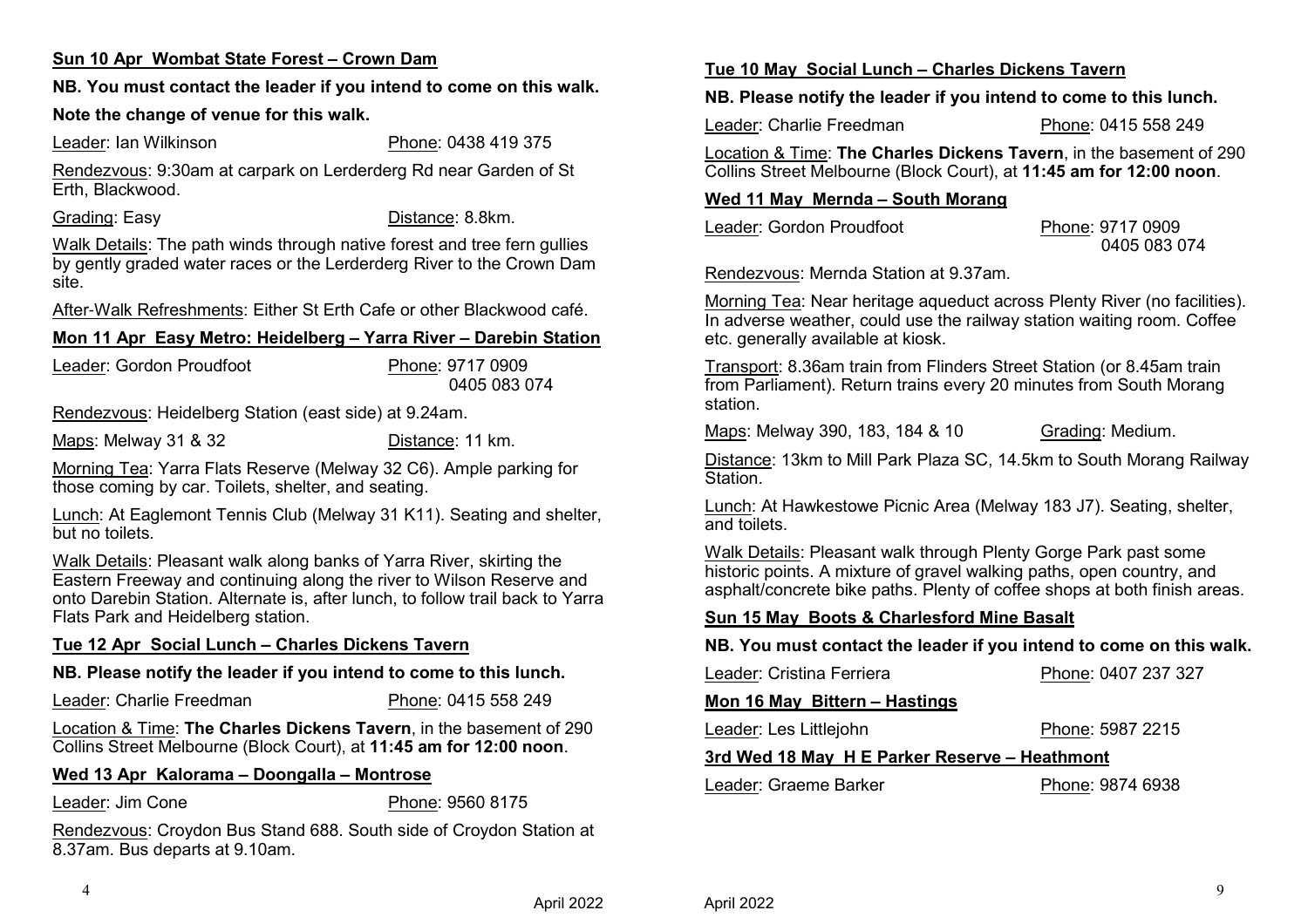the way.

## **Wed 4 May Hughesdale – Outer Circle-Surrey Hills**

Leader: Gordon ProudfootPhone: 9717 0909

## **Mon 9 May Bike Ride: Diamond Creek – Alphington**

**NB. This is a new ride.**

Leader: Richard Simpson

Phone: 0419 528 130

Rendezvous: 10.15am near McDonalds at Diamond Creek Railway Station (Toilets available).

Maps: Google, or Melways Maps 12, 11, 21, 32, 31 & 30.

Distance: 27 km.

Grading: Easy/Medium (2.5 hours riding time plus stops - allow 4 hours overall).

Transport: *Option 1*: Private car to Diamond Creek Station area for approx. 10am. Note: bring Myki for train return to Diamond Creek Station and car.

**Option 2:** Public Transport by train - take 8.58am Hurstbridge Train ex Flinders Street via City Loop (note: part express) arriving Diamond Creek 10.14am.

Morning Tea: Diamond Creek Park at 10.20am – Seats & Toilets available.

Lunch: Heidelberg Parklands (Toilets & Seats available).

<u>Ride Details</u>: Bike ride follows three main bicycle paths – the Diamond Creek Trail, Yarra Main Trail, and Darebin Creek Trail. Some road crossings, but generally all riding is on trails for safety. Ride is primarily in very attractive bushland and park settings, with some ups & downs, but generally downstream overall! Toilet facilities at various points along the route.

Escapes: Escapes available at various train stations along the way – e.g. Eltham and Heidelberg.

Anticipated ride finish around 2.00pm at Alphington train station. Regular trains back to the City, or for private vehicle attendees back to Diamond Creek Station (remember Myki Card – bikes are allowed on train).

Maps: Melway 52 & 66 Grading: Medium Distance: 11.2km.

Transport: 7.55am train from Flinders Street arriving at Croydon at 8.37am. Return from Montrose Town Centre (Melway 52 D7). Bus 688.

Morning Tea: At Doongalla Forest Reserve adjoining Ridge Road. Limited tree shelter.

Walk Details: A very attractive walk through well formed tracks in Dandenong Ranges National Park. Some hills but no real challenges. Walking poles may be helpful on downhill tracks. Lunch at Dongalla Homestead site and toilets are available.

Notes: There are no escapes. Toilets at rail station and at lunch. Otherwise bushes.

### **3rd Wed 20 Apr Yarra Flats, Heidelberg**

**NB: Walk is at Yarra Flats – not Banksia Park.**

Leader: Bruce Armstrong

Phone: 0416 758 204

Rendezvous: Outside Heidelberg Railway Station (south-east side) at 9.45am – at the 903 Bus Stop, Melway 31 K5. Leader will be there.

Maps: Melway 31 & 32

Grading: Easy.

Distance: Approx 4-5 km in am – pm walk back to Heidelberg Station.

Transport: 9.09am train Ex Flinders St to Hurstbridge, arriving at Heidelberg Station at 9.45am.

Morning Tea: Melway 32 C6 (Toilet and parking available).

Lunch at Morning Tea spot.

Walk Details: Pleasant casual walk in **Yarra Flats Park** following Artists Trail and return to Shelter/Car Park at Morning Tea spot.

## **Fri-Mon 22-25 Apr Goldfields Track: Mollongghip - Chocolate Mill**

**NB. You must contact the leader if you intend to come on this walk.**

#### **Note: This Base Under Cover is now Full. The walks were postponed in 2021 due to Covid Lockdowns and Storm Damage in the Wombat State Forest.**

This is a Combined Walk with the Boroondara Bushwalkers Club with a maximum of eight walkers from each club walking on any day. Preference has been given to those walkers who intended walking the whole track of 210kms on 14 separate day walks during 2021.

Leader: Kim Rosen

Phone: 0422 804 816

April 2022